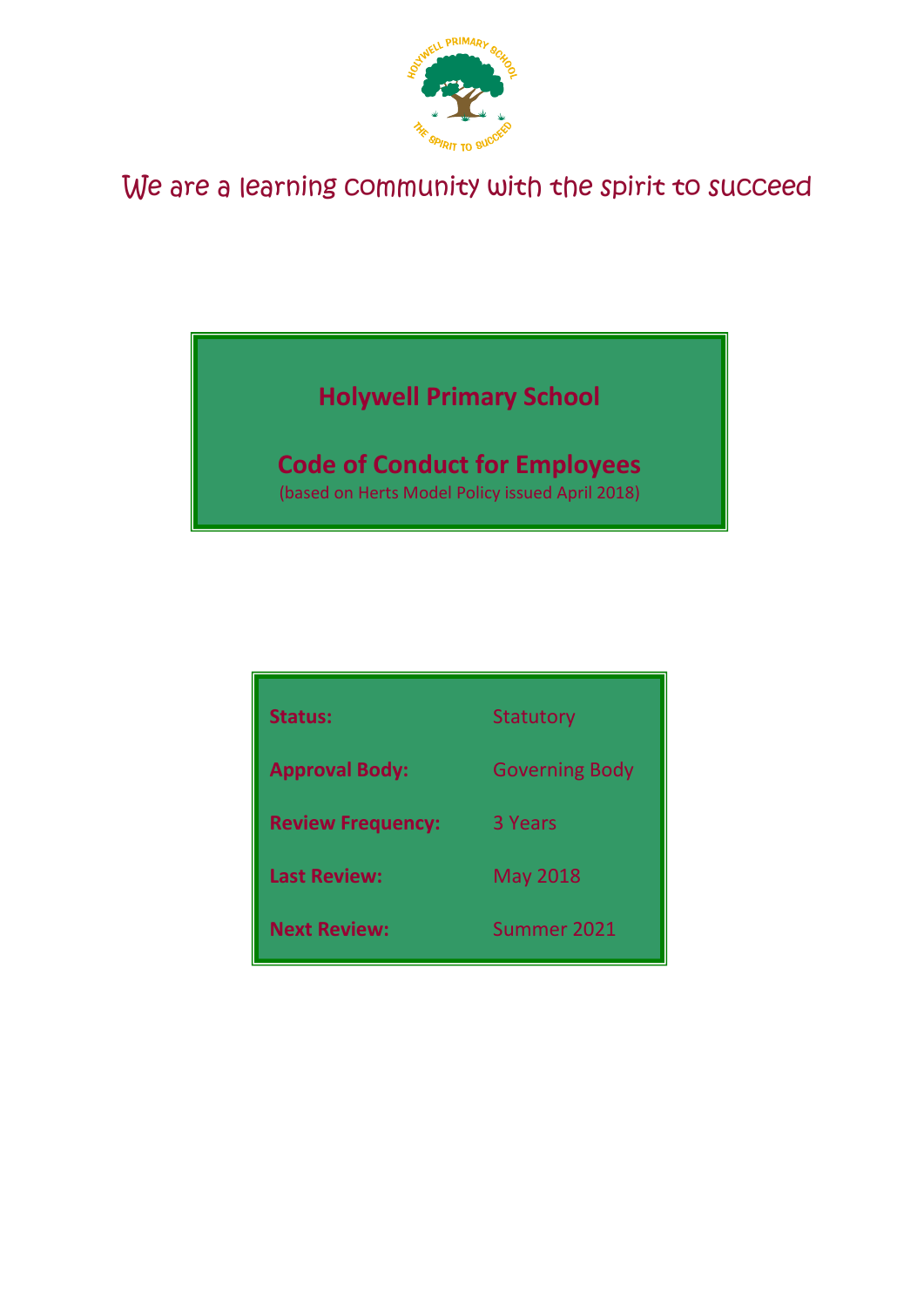

## **Code of Conduct for Employees**

## **Objective, Scope and Principles**

This Code of Conduct is designed to give clear guidance on the standards of behaviour all school employees are expected to observe. School employees are role models, and are in a unique position of influence, and must adhere to behaviour that sets a good example to all the pupils/students within the school. As a member of a school community, each employee has an individual responsibility to maintain their reputation and the reputation of the school, whether inside or outside working hours.

This Code of Conduct applies to all employees of the school. This Code of Conduct does not form part of any employees' contract of employment.

In addition to this Code of Conduct, all employees engaged to work under Teachers' Terms and Conditions of Employment have a statutory obligation to adhere to the 'Teachers' Standards 2012' and in relation to this policy, Part 2 of the Teachers' Standards - Personal and Professional Conduct.

### **1. Setting an example**

- 1.1 All staff who work in schools set examples of behaviour and conduct which can be copied by pupils/students. Staff must therefore avoid using inappropriate or offensive language at all times.
- 1.2 All staff must, therefore, demonstrate high standards of conduct in order to encourage our pupils/students to do the same.
- 1.3 All staff must also avoid putting themselves at risk of allegations of abusive or unprofessional conduct.
- 1.4 This Code helps all staff to understand what behaviour is and is not acceptable. Regard should also be given to the disciplinary rules set out in the Schools' Disciplinary Policy and Procedure.
- 1.5 All staff are expected to familiarise themselves and comply with all school policies and procedures.

### **2. Safeguarding pupils/students**

2.1 Staff have a duty to safeguard pupils/students from physical abuse, sexual abuse, emotional abuse and neglect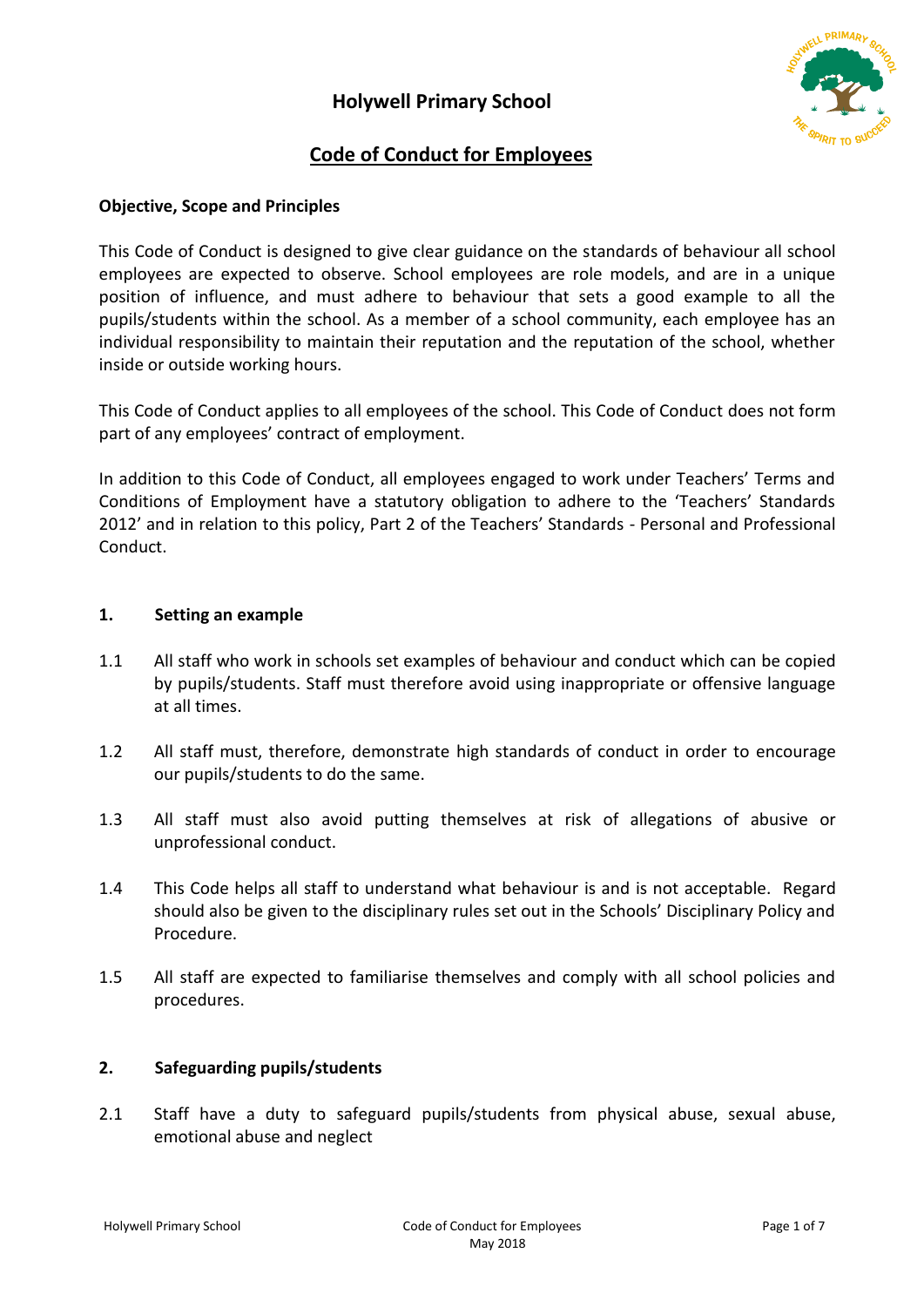- 2.2 The duty to safeguard pupils/students includes the duty to report concerns about a pupil/student to the school's Designated Senior Person (DSP) for Child Protection.
- 2.3 The school's DSP is Sarah Alexander.
- 2.4 Staff are provided with personal copies of the school's Child Protection Policy and Whistleblowing Procedure and staff must be familiar with these documents.
- 2.5 Staff should treat children with respect and dignity and must not seriously demean or undermine pupils, their parents or carers, or colleagues.
- 2.6 Staff should not demonstrate behaviours that may be perceived as sarcasm, making jokes at the expense of students, embarrassing or humiliating students, discriminating against or favouring students.
- 2.7 Staff must take reasonable care of pupils/students under their supervision with the aim of ensuring their safety and welfare.

## **3. Relationships with offenders**

3.1 There is a duty to disclose all relationships which may create an enhanced risk to children – cohabitation with a person convicted of a serious offence, irrespective of whether the childcare disqualification by association regulations apply, could create potential for enhanced risk which when disclosed can be risk assessed against.

### **4. Relationships with students**

- 4.1 Staff must declare any relationships that they may have with students outside of school; this may include mutual membership of social groups, tutoring, or family connections. Staff should not assume that the school are aware of any such connections. A declaration form may be found in appendix 1 of this document.
- 4.2 Relationships with students must be professional at all times, physical relationships with students are not permitted and may lead to a criminal conviction.
- 4.3 Encouraging a relationship to develop in a way which may lead to a sexual relationship or any other inappropriate relationship will be viewed as a grave breach of trust.
- 4.4 Contact with students must be via school-authorised mechanisms and solely for educational purposes. At no time should personal telephone numbers, text, email addresses or communication routes via personal accounts on social media platforms be used to communicate with students.
- 4.5 If contacted by a student by an inappropriate route, staff should report the contact to the Headteacher immediately.
- 4.6 Behaviour giving rise to concern should also be reported which includes pupils seeking affection, being sexually provocative or exhibiting overly familiar behaviour.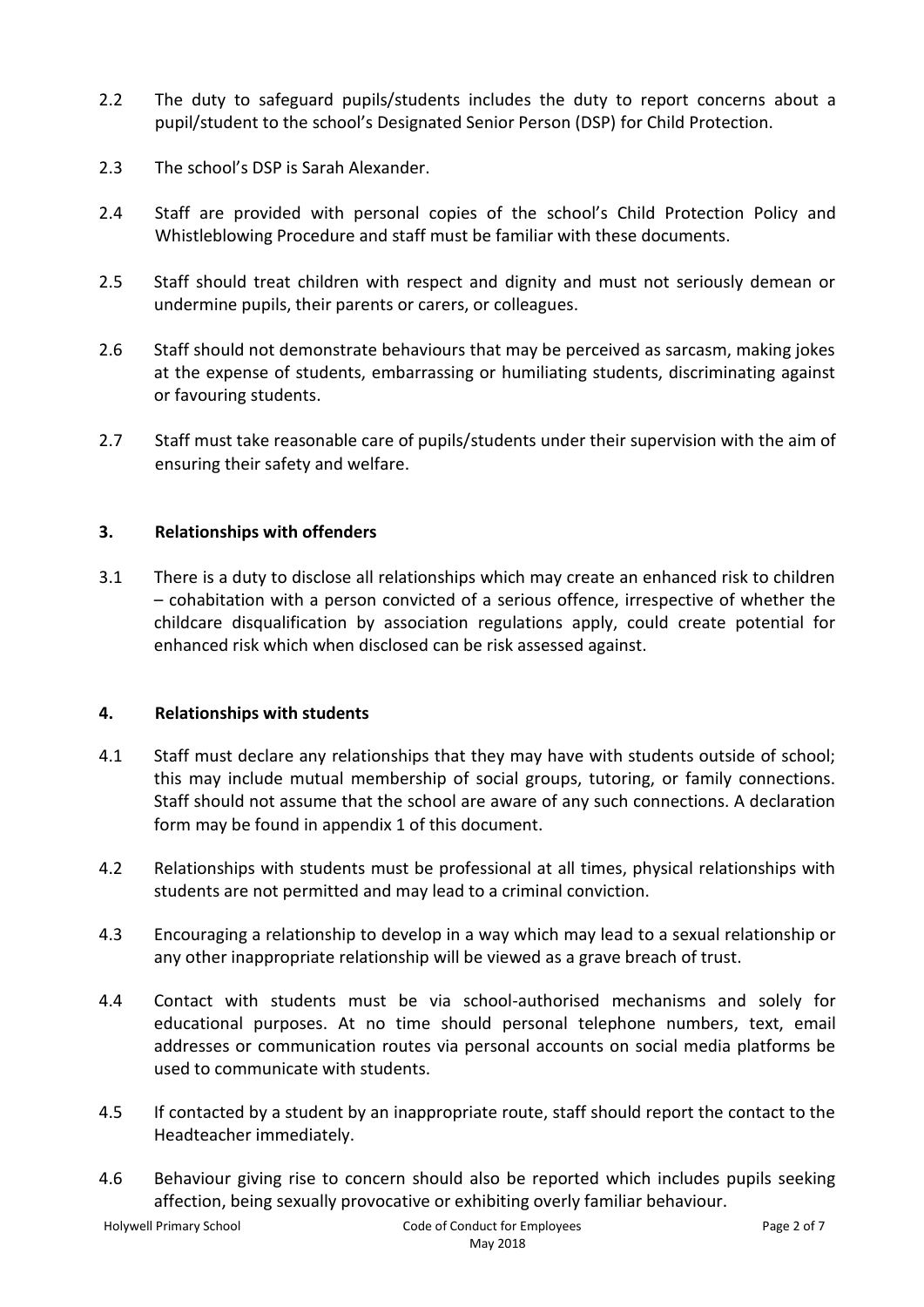## **5. Pupil/student development**

- 5.1 Staff must comply with school policies and procedures that support the well-being and development of pupils/students.
- 5.2 Staff must co-operate and collaborate with colleagues and with external agencies where necessary to support the development of pupils/students.
- 5.3 Staff must follow reasonable instructions that support the development of pupils/students.

## **6. Honesty and integrity**

- 6.1 Staff must maintain high standards of honesty and integrity in their work. This includes the handling and claiming of money and the use of school property and facilities.
- 6.2 All staff must comply with the Bribery Act 2010. A person may be guilty of an offence of bribery under this act if they offer, promise or give financial advantage or other advantage to someone; or if they request, agree or accept , or receive a bribe from another person. If you believe that a person has failed to comply with the Bribery Act, you should refer to the Whistleblowing procedure for schools. For further information see the Model Anti Bribery Policy for Schools available on the Grid.
- 6.3 Gifts from suppliers or associates of the school must be declared to the Headteacher, with the exception of "one off" token gifts from students or parents. Personal gifts from individual members of staff to students are inappropriate and could be misinterpreted and may lead to disciplinary action. A record will be kept of all gifts received.

## **7. Conduct outside work**

- 7.1 Staff must not engage in conduct outside work which could seriously damage the reputation and standing of the school or the employee's own reputation or the reputation of other members of the school community.
- 7.2 In particular, criminal offences that involve violence or possession or use of illegal drugs or sexual misconduct are likely to be regarded as unacceptable.
- 7.3 Staff may undertake work outside school, either paid or voluntary, provided that it does not conflict with the interests of the school nor be to a level which may contravene the working time regulations or affect an individual's work performance in the school. Permission must be obtained in advance from the Headteacher.
- 7.4 Forming inappropriate relationships or friendships with children or young people who are pupils or students under the age of 18 at another school/college will be viewed as inappropriate and impact upon the schools ability to trust the member of staff to maintain professional boundaries with pupils at the school.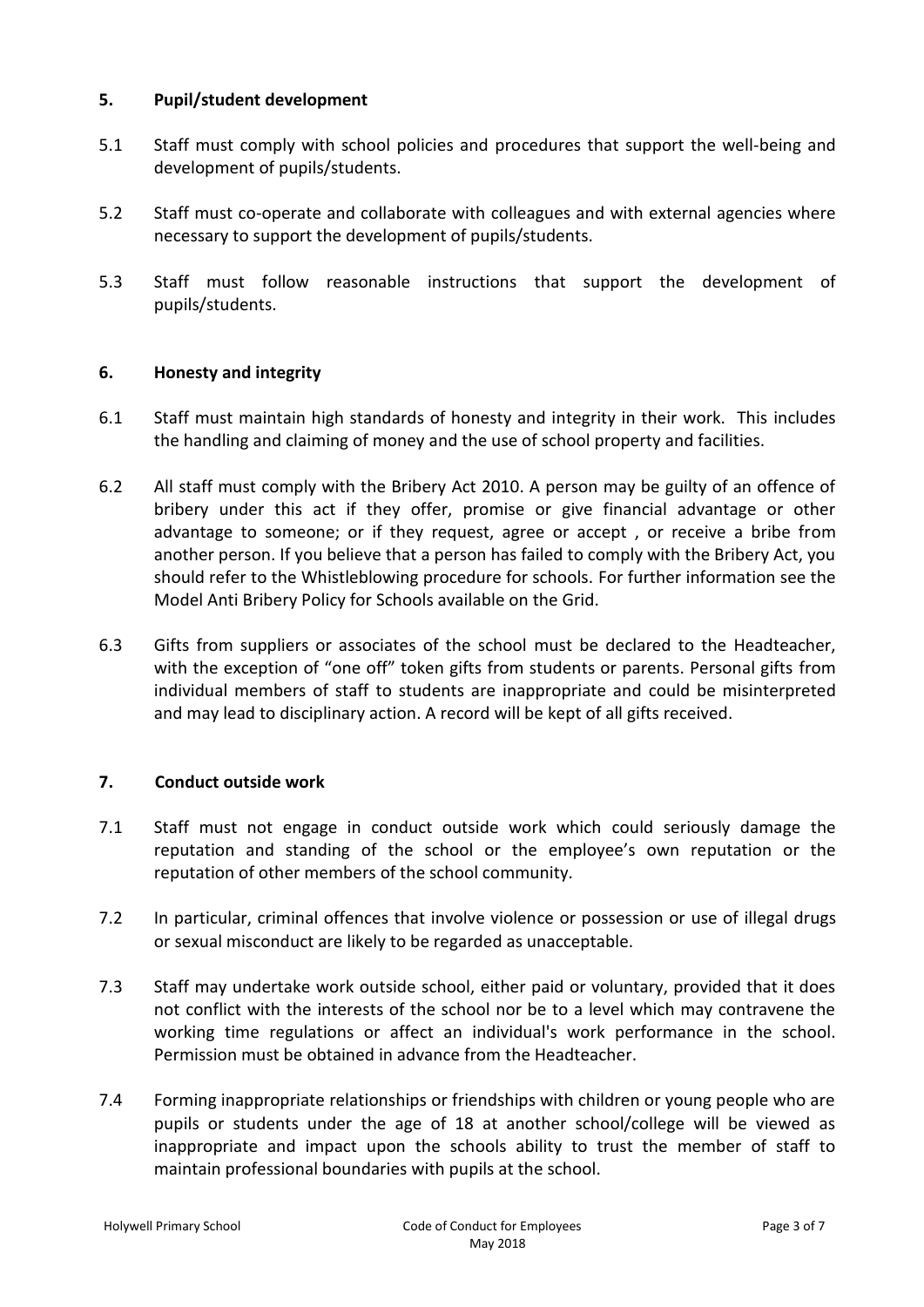## **8. E-Safety and Internet Use**

- 8.1 Staff must exercise caution when using information technology and be aware of the risks to themselves and others. Regard should be given to the schools' E-Safety and ICT Acceptable Use Policy at all times both inside and outside of work.
- 8.2 Staff must not engage in inappropriate use of social network sites which may bring themselves, the school, school community or employer into disrepute. Staff should ensure that they adopt suitably high security settings on any personal profiles they may have.
- 8.3 Staff should exercise caution in their use of all social media or any other web based presence that they may have, including written content, videos or photographs, and views expressed either directly or by 'liking' certain pages or posts established by others. This may also include the use of dating websites where staff could encounter students either with their own profile or acting covertly.
- 8.4 Contact with students should only made via the use of school email accounts or telephone equipment when appropriate and strictly for educational reasons.
- 8.5 Photographs/stills or video footage of students should only be taken using school equipment, for purposes authorised by the school. Any such use should always be transparent and only occur where parental consent has been given. The resultant files from such recording or taking of photographs must be stored in accordance with the schools procedures on school equipment.

## **9. Confidentiality**

- 9.1 Where staff have access to confidential information about pupils/students or their parents or carers, staff must not reveal such information except to those colleagues who have a professional role in relation to the pupil/student.
- 9.2 All staff are likely at some point to witness actions which need to be confidential. For example, where a pupil/student is bullied by another pupil/student (or by a member of staff), this needs to be reported and dealt with in accordance with the appropriate school procedure. It must not be discussed outside the school, including with the pupil's/student's parent or carer, nor with colleagues in the school except with a senior member of staff with the appropriate role and authority to deal with the matter.
- 9.3 However, staff have an obligation to share with their manager or the school's Designated Senior Person any information which gives rise to concern about the safety or welfare of a pupil/student. Staff must **never** promise a pupil/student that they will not act on information that they are told by the pupil/student.
- 9.4 Staff are not allowed to make any comment to the media about the school, its performance, governance, pupils or parents without written approval. Any media queries should be directed to the Headteacher.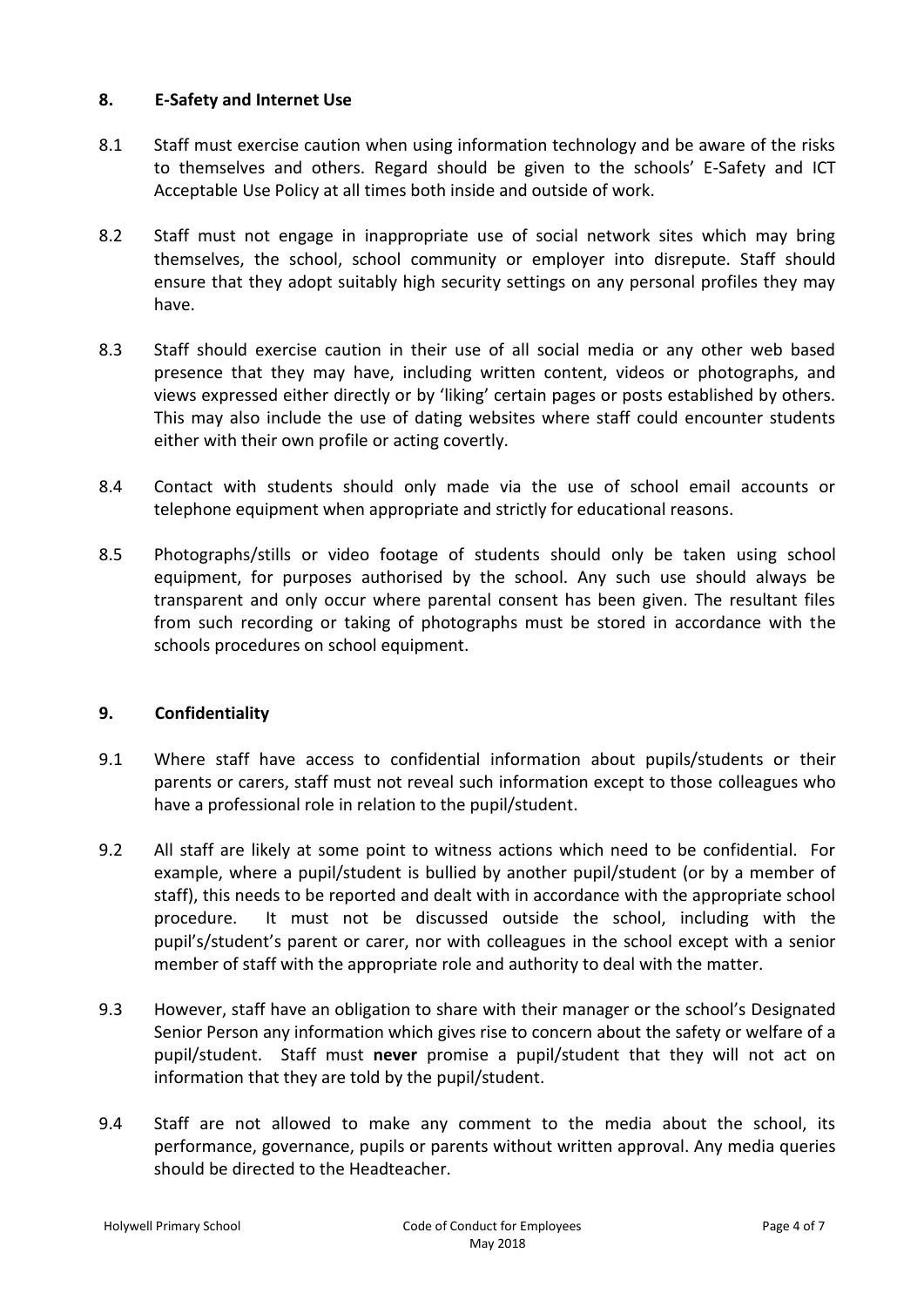## **10. Dress and Appearance**

Please refer to Staff Handbook.

## **11. Disciplinary action**

Staff should be aware that a failure to comply with the following Code of Conduct could result in disciplinary action including but not limited to dismissal.

### **12. Compliance**

All staff must complete the form in appendix 2 to confirm they have read, understood and agreed to comply with the code of conduct. This form should then be signed and dated.

### **PROFESSIONAL RESPONSIBILITIES**

### When using any form of ICT, including the Internet, in school and outside school

#### **For your own protection we advise that you:**

- Ensure all electronic communication with students, parents, carers, staff and others is compatible with your professional role and in line with school policies.
- Do not talk about your professional role in any capacity when using social media such as Facebook and You Tube.
- Do not put online any text, image, sound or video that could upset or offend any member of the whole school community or be incompatible with your professional role.
- Use school ICT systems and resources for all school business. This includes your school email address, school mobile phone and school video camera.
- Do not disclose any passwords and ensure that personal data (such as data held on MIS software) is kept secure and used appropriately.
- Only take images of students and/or staff for professional purposes, in accordance with school policy and with the knowledge of SLT.
- Do not browse, download, upload or distribute any material that could be considered offensive, illegal or discriminatory.
- Ensure that your online activity, both in school and outside school, will not bring the school or professional role into disrepute.
- Emails should ideally be checked daily as a minimum (on working days) or every other day if one day is particularly busy.
- You have a duty to report any eSafety incident which may impact on you, your professionalism or the school.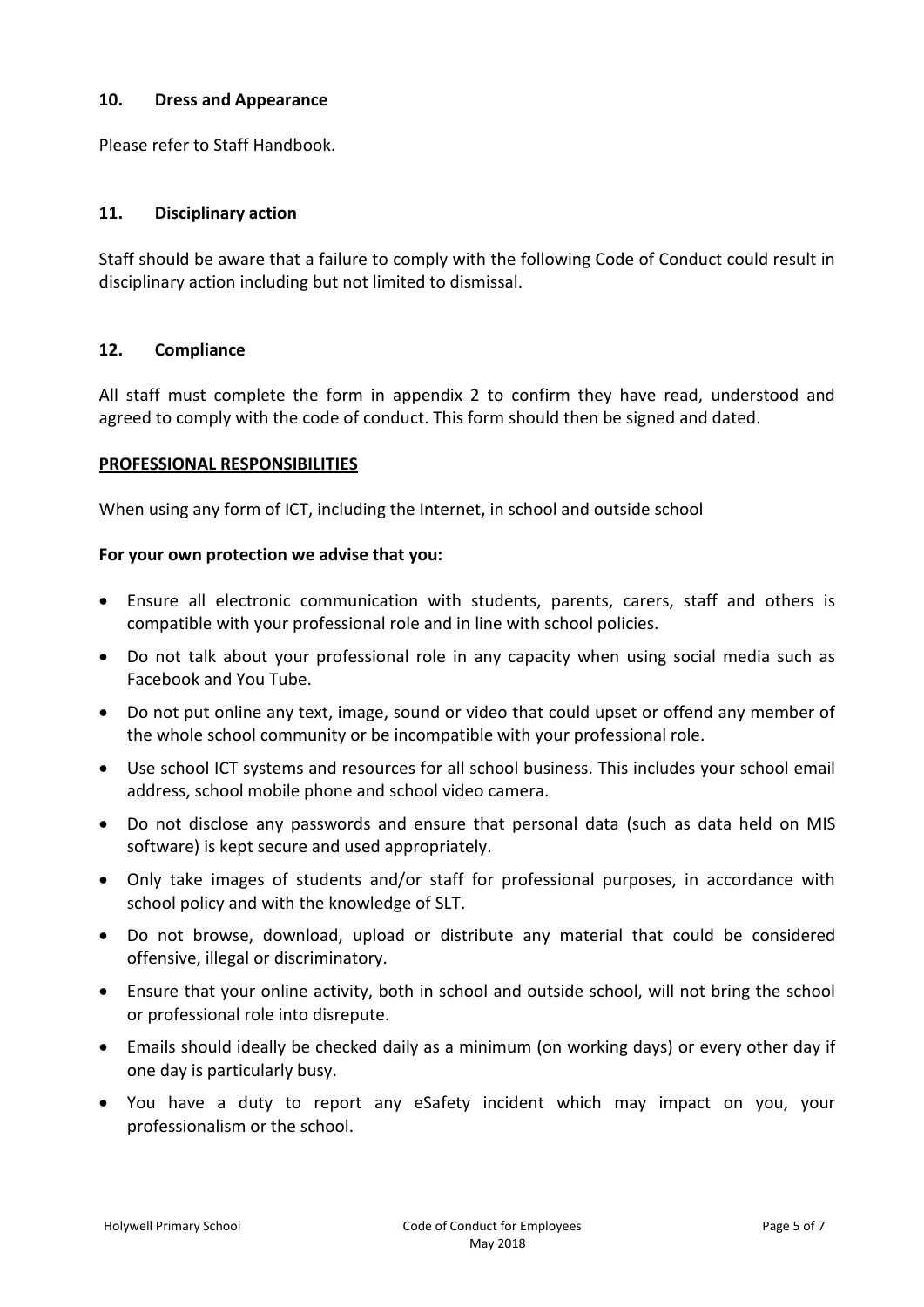## **Appendix 1**

## **Relationships with students outside of work declaration**

It is recognised that there may be circumstances whereby employees of the school are known to students outside of work. Examples include membership of sports clubs, family connections, or private tutoring.

Staff must declare any relationship outside of school that they may have with students.

| <b>Employee Name</b> | <b>Student Name</b> | Relationship |  |
|----------------------|---------------------|--------------|--|
|                      |                     |              |  |
|                      |                     |              |  |
|                      |                     |              |  |
|                      |                     |              |  |
|                      |                     |              |  |
|                      |                     |              |  |

I can confirm that I am fully aware of the code of conduct relating to contact out of school with students in line with this policy.

If I am tutoring a student outside of school I am aware that the following must be adhered to:

- I do not, at any point, teach the child in question as part of my daily timetable this is a stipulation of such tutoring
- I emphasise to parents that this is done completely independently of the school
- No monies come through the school at any point, informally (e.g. via the child) or formally
- No private tutoring is to take place on the school premises

I confirm that if these circumstances change at any time I will complete a new form to ensure the school are aware of any relationships.

Signed ………………………………………….. Date ………………………………

### **Once completed, signed and dated, please return this form to the Headteacher**